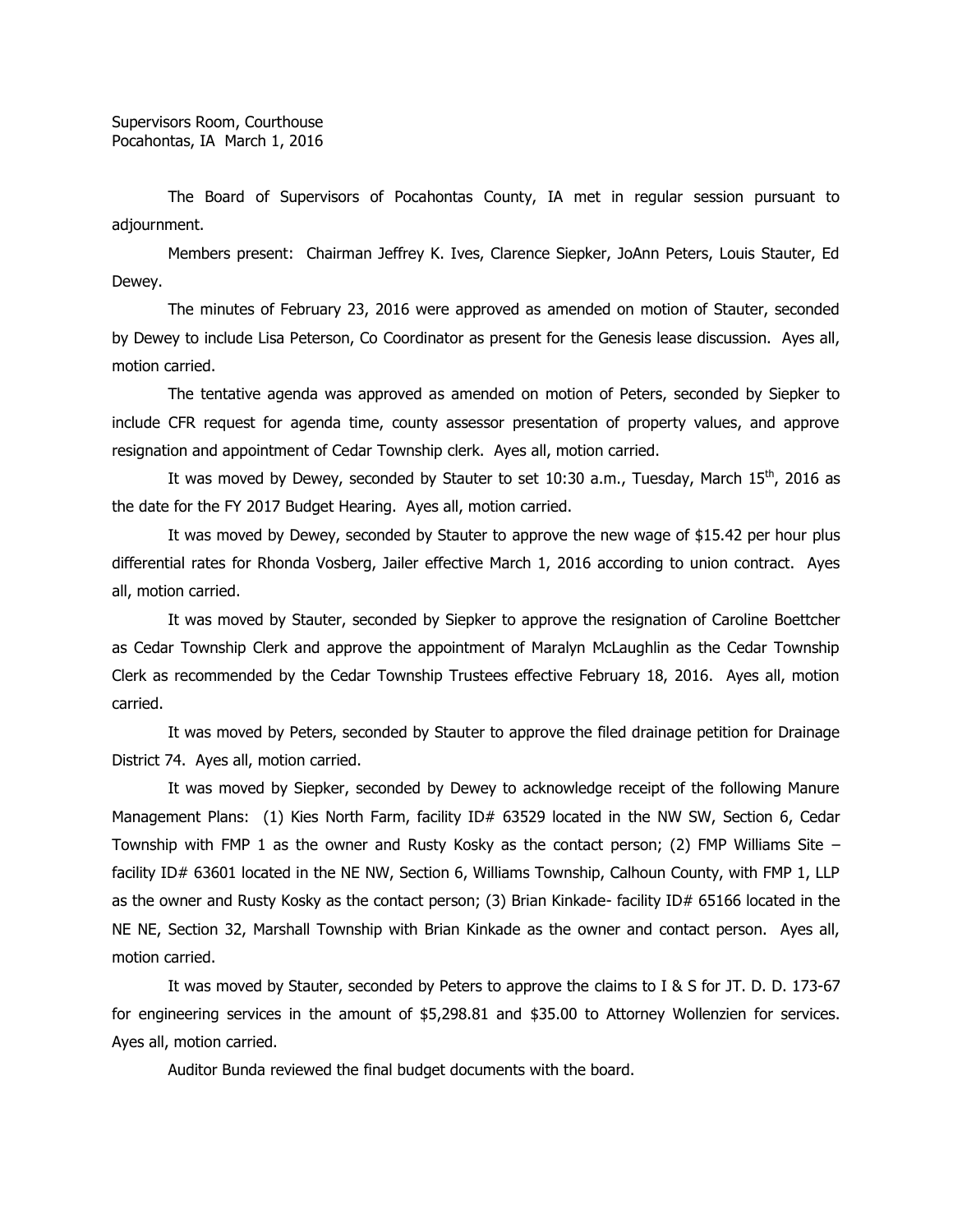Jack Moellering, County Engineer and Don Cirks, Road Foreman and Gary Atherton, Engineer's Asst. and Drainage Clerk were present. Moellering reviewed the resolution for N65 improvements regarding the widening, removal, and or flattening of entrances along the project. Moellering advised the resolution defines what would be best to be completed during construction of the project as a cost savings and time factor. Following discussion it was moved by Dewey, seconded by Peters to adopt the resolution. The chairman called the question with the following recorded vote: Ayes – Siepker, Peters, Stauter, Dewey, Ives; nays – none. Whereby the resolution is duly adopted to-wit:

## RESOLUTION 2016 – 03-#06

WHEREAS, Pocahontas County has a policy for installation, widening and removal of entrances to property along the secondary roads as adopted August 14, 2007, and

WHEREAS, Pocahontas County will be performing work on N-65 between C-49 and Highway 3 during the 2016 and 2017 construction years, and

WHEREAS, Pocahontas County Secondary Road Department intends to reconstruct all entrances along the project in accordance with the Iowa Department of Transportation Standard Plan for Rural Entrances, and

WHEREAS, it will be beneficial and cost effective to complete widening, relocating, or removal of entrances during said construction time,

 NOW THEREFORE BE IT RESOLVED, the Board of Supervisors of Pocahontas County, IA on this date approve incentives to facilitate said entrance work as follows:

- 1. Entrances unchanged in width and location will be reconstructed at no cost to the landowner;
- 2. Removal of an entrance will be paid at the following values (culvert removed remains property of the county) :
	- a) \$500 if culvert exists and prior to safety flattening (ordinarily \$400);
	- (b) \$350 if no culvert and prior to flattening (ordinarily \$300);
	- (c) \$150 if entrance has already had its sideslopes flattened for safety (ordinarily \$150).

3. Widen existing entrance up to 20 feet — landowner pays the cost of the length of culvert equal to the widening and \$175 permit and construction fee (ordinarily \$325). Total top width as narrowest point will be limited to 40 feet.

4. New entrance or widening in excess of 20 feet will cost \$275 (ordinarily \$500) plus cost of culvert. Culvert length for new entrances will be calculated as top width plus 3 times the height of the entrance above the ditch flow line. Remaining culvert to meet IDOT Standards will not be charged to the landowner. Total top width as narrowest point will be limited to 40 feet.

5. Relocation of an entrance is charged as a combination of removal and new entrance construction, see above.

The board further discussed the need to revise the current entrance policy to reflect the actual costs. Moellering and Cirks will review costs to determine the necessary policy revisions.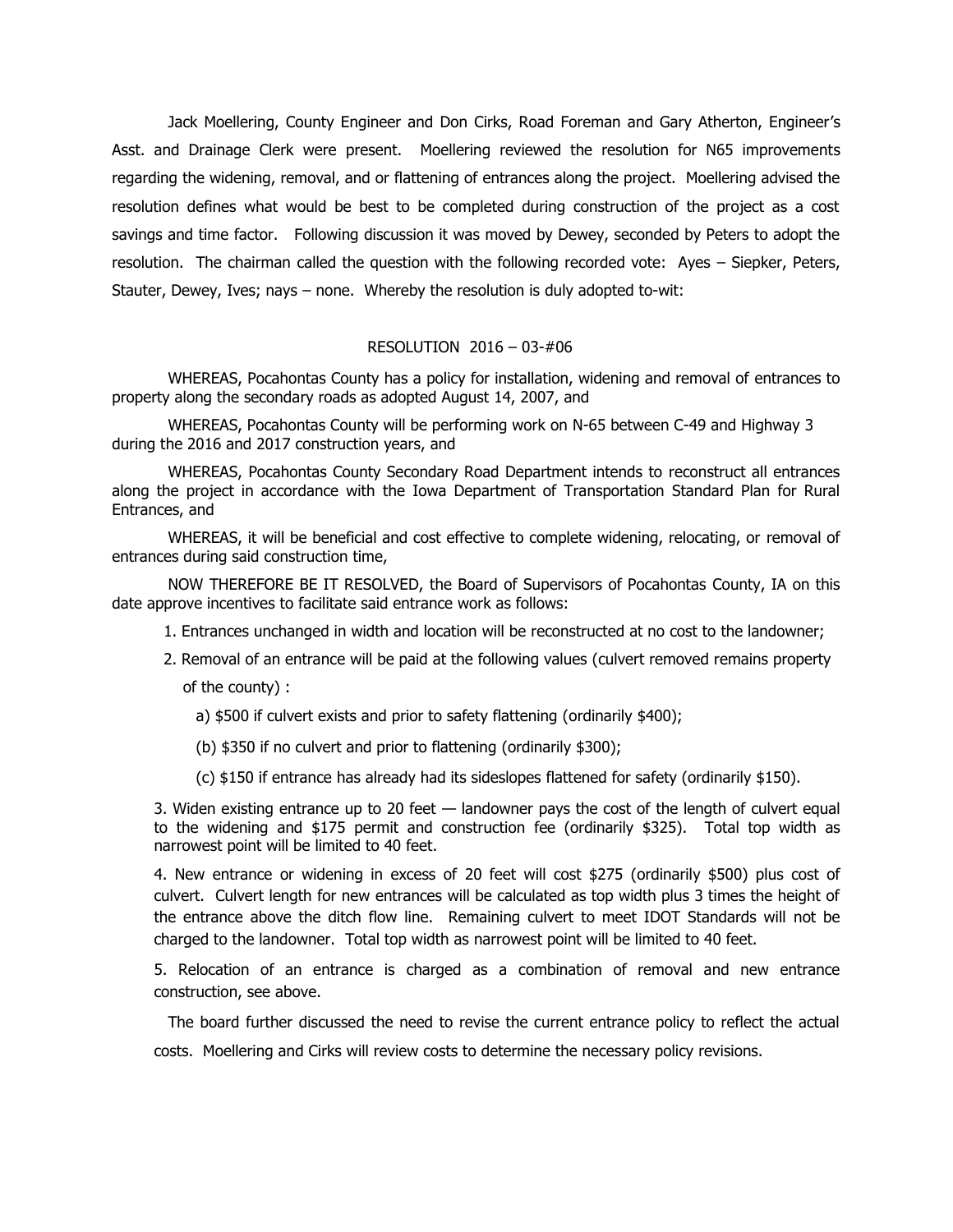Gary Atherton, Asst to the Engineer and drainage clerk advised there are surface drains and tile extensions that need to be repaired. It was determined these repairs relate to cleanouts that were done by private contract and were not repaired at that time to keep the long reach operator working. Atherton was directed to contact contractors interested in doing the work and get pricing to get this completed.

Lacey Litton, Wellmark Blue Cross representative provided the annual overview for health insurance coverage. The county's use rate was 1.06 for the year. Pocahontas County's increase in premiums is at 4% with no base discount and the employee wellness participation provided a 5% discount. Litton encouraged county employees continued involvement in the ISAC Wellness program as it benefits each individual and provides a reduction in insurance premiums. It is also noted that the Cadillac Tax currently has been delayed until 2020.

County Assessor Sue Reigelsberger provided printouts to the board regarding valuation breakdowns and projections for valuations.

Supervisors Weekly Reports: Ives attended the County Solid Waste Commission meeting and attended the annual Farm Bureau meeting. Peters attended the County Solid Waste Commission meeting and County Economic Development meeting. Siepker attended the UDMO board meeting, CSS board meeting. Dewey attended the county safety committee meeting, Veterans meeting, met with Asst. County Attorney, attended the Annual Farm Bureau meeting, Region 5 Hazmat and LEPC meetings, County EMA and 911 budget hearing. Stauter attended the CFR board meeting. All supervisors participated in the D.D. 74 informational meeting.

There being no further business the board adjourned on motion of Stauter, seconded by Siepker.

Jeffrey K. Ives, Chairman Margene A. Bunda, County AuditorCo

Supervisors Room, Courthouse Pocahontas, IA March 3, 2016

The Board of Supervisors of Pocahontas County, IA met in special session pursuant to adjournment.

\_\_\_\_\_\_\_\_\_\_\_\_\_\_\_\_\_\_\_\_\_\_\_\_\_\_\_\_\_\_ \_\_\_\_\_\_\_\_\_\_\_\_\_\_\_\_\_\_\_\_\_\_\_\_\_\_\_\_\_\_\_\_

Members present: Chairman Jeffrey K. Ives, Clarence Siepker, JoAnn Peters, Ed Dewey. Absent: Louis Stauter.

The board met with Paul Greufe, HR representative to review plans and discuss future services. Greufe presented a document for training and education of department administrators in several HR areas. The board advised they would like to have quarterly updates.